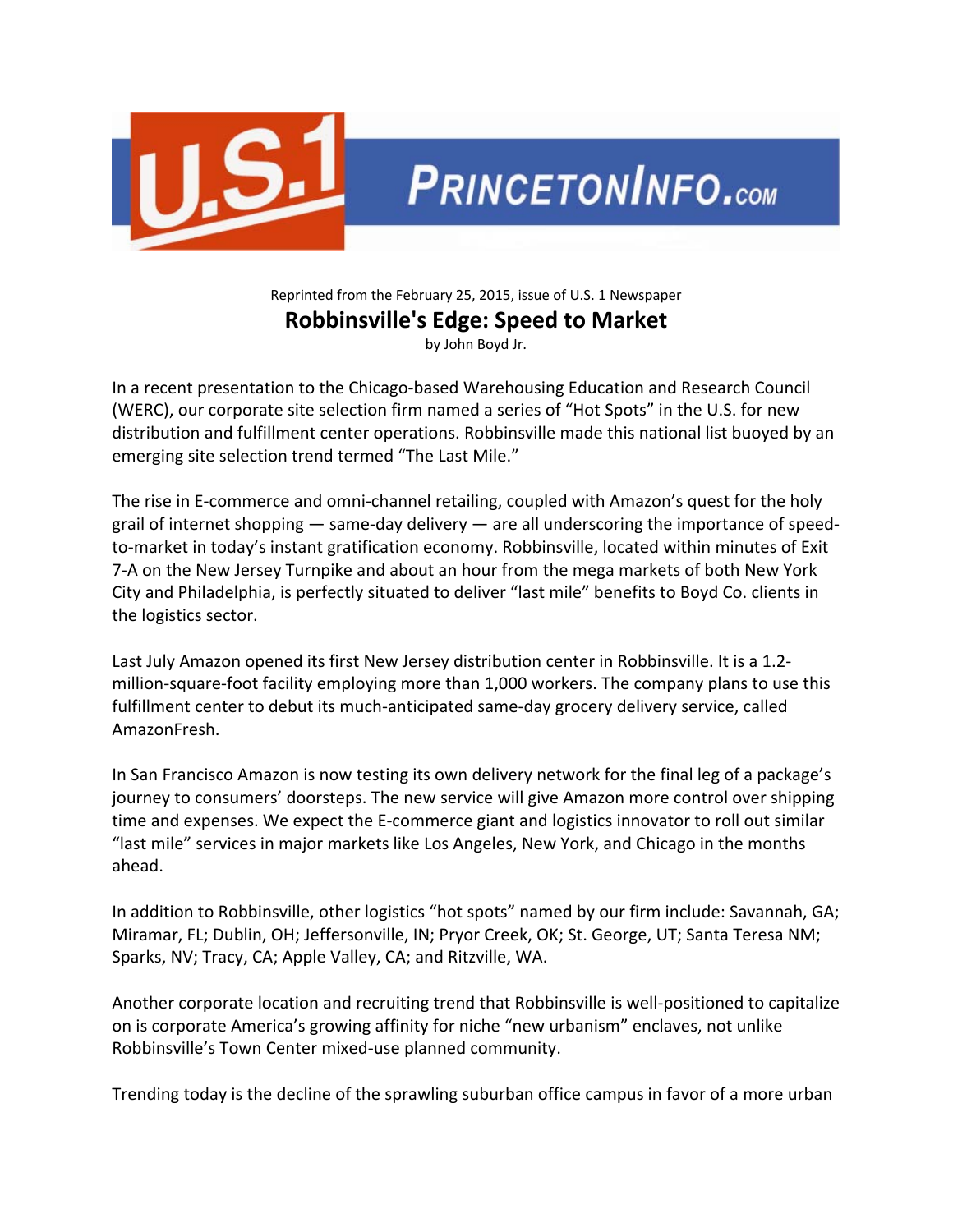setting, one showing special appeal to millennials and young, upwardly mobile professionals. This is especially evident among tech companies like Google, Amazon, and Facebook that are carving out tech enclaves in niche office sub‐markets in San Francisco, New York, Chicago, Pittsburgh, and Seattle.

Demographics also point to millennials clustering in a select number of U.S. cities. As young, dual‐career professionals marry and start families later than previous generations, they are delaying or rejecting altogether moves to the suburbs. Many of these educated millennials are already living in Robbinsville, drawn to Town Center's mixed-use urbanism, relative affordability compared to the northern New Jersey/New York environs, and commuter‐friendly location.

Our firm has seen first‐hand the potential for industry to be attracted to a planned, multi‐use community like Town Center. In the 1990s our firm was hired by the Howard Hughes Corp. in Las Vegas to develop a strategy to attract new corporate office investment to its Summerlin master planned community — the nation's largest. Today Summerlin houses major office operations of Williams‐Sonoma, Expedia, Bank of America, HSBC, Citibank, Allegiant Airlines, and others.

Also, many of our clients' current headquarters and administrative offices were designed for workplace standards dating back 20 or more years. Today's collaborative work spaces and technology that allows mobile employees to work from anywhere have translated into much smaller office footprints. For some Boyd projects, the average square foot per office worker requirement has dropped from as high as 250 square feet to as little as 125. Worker requirements are also trending downward due to automation and the cloud. This trend fits nicely with smaller, tech‐driven office projects expected to come on stream along Route 130 and in the Town Center periphery over the next few years.

It's been my experience that companies often make their first entree into a community in the form of a distribution center and then later expand their presence by relocating office, IT, research, and other support functions. With the huge concentration of distribution centers in the immediate Robbinsville/Exit 8A area, opportunities are great for Robbinsville to capitalize on this trend, not to mention the continued migration of back office projects out of New York City, especially now with its current mayor and his anti‐business tax and regulatory agenda.

I would also point to amateur sports as a driver for economic development in Robbinsville. The township's high profile soccer academy, led by ex‐New York Cosmos Bobby Smith, has put the Robbinsville name and brand out there nationally among the sport's elite. Nearby Mercer County Park this spring is hosting the Intercollegiate Rowing Association National Collegiate Championship Regatta that will attract thousands to the area. On a larger scale, we have seen Indianapolis — home of the NCAA — and Kansas City — home of the U.S. National Soccer Training Center — successfully leverage amateur sports as a promotional tool and strong driver of their local economies.

It is our firm's experience that, if there is one common denominator in successful economic